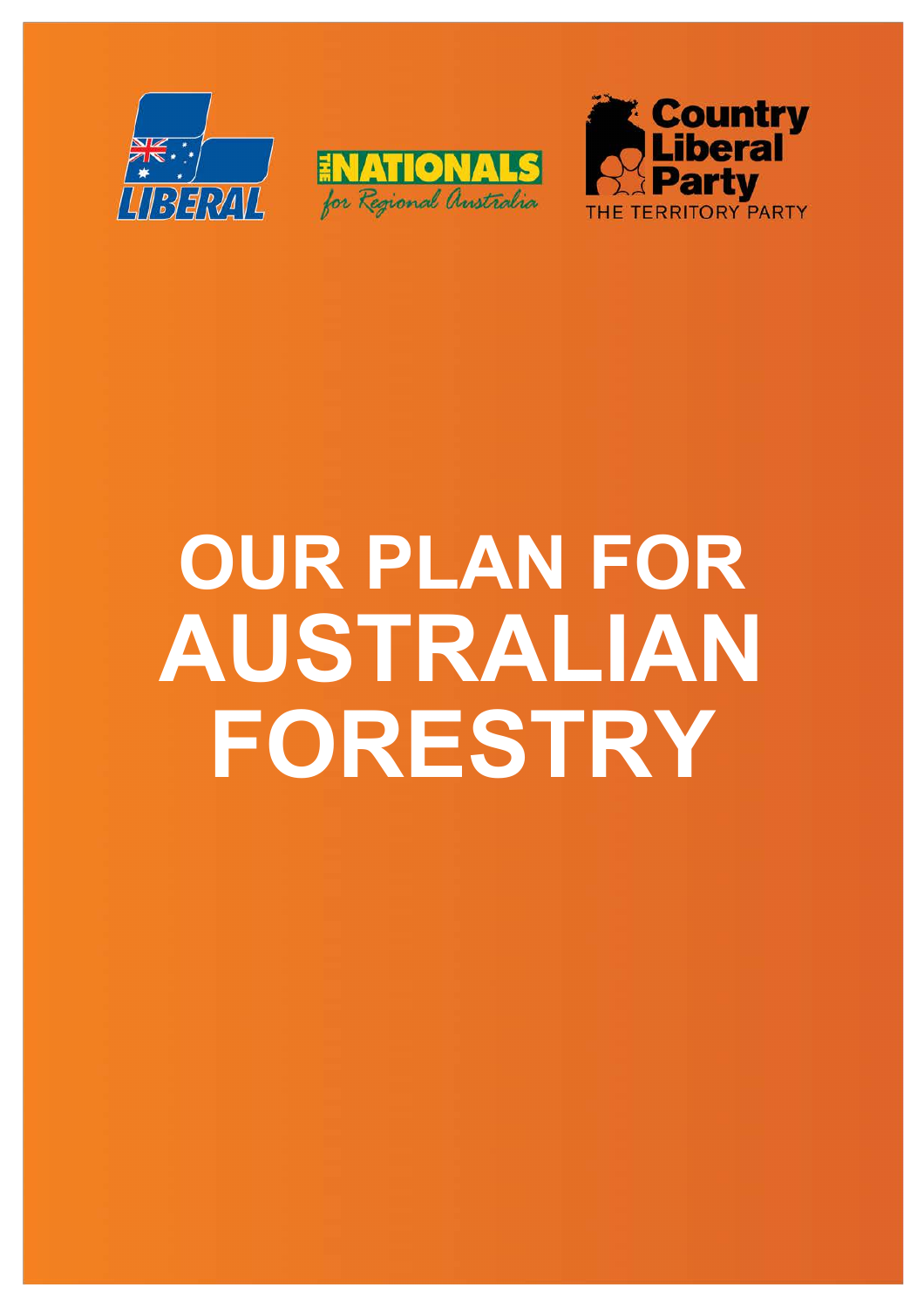## **Key points**

**Australia's forestry sector is playing an important role in our plan for agriculture to become a \$100 billion industry by 2030. Only the Coalition Government has a plan to help the industry get there.**

Despite drought, fire and COVID-19, the forestry sector has grown 45 per cent since the Coalition came to government.

In the face of the devastating 2019-20 Black Summer bushfires, the Morrison Government delivered **\$80 million in programs to help forestry respond and recover.**

Our Government has delivered on its commitments, with **11 Regional Forestry Hubs established to help future-proof the forestry sector.** Increased investment in forestry research and development will deliver projects that increase the productivity, profitability and sustainability of our forest industries.

#### **A re-elected Coalition Government will:**

- quarantee not to support any shutdowns of native forestry, and work to create permanent timber production areas
- invest \$106.6 million to establish a National Institute for Forest Products Innovation, with a central hub in Launceston and up to five centres of excellence around Australia
- deliver \$112.9 million in grants to accelerate adoption of new wood processing technologies
- invest \$86.2 million in a new Plantation Establishment Program
- invest \$4.4 million to strengthen Australia's fight against illegal logging and stop illegal timber imports from undercutting Australian producers

**Labor cannot be trusted:** they have a history of shutting down our sustainable, world-leading forest industries – they did it in Tasmania, and they're doing it in Victoria and Western Australia.

Only the Coalition Government understands our traditional industries and their importance to regional Australia and the national economy. Growing these sectors means more jobs in regional areas – sustainable jobs for sustainable industries.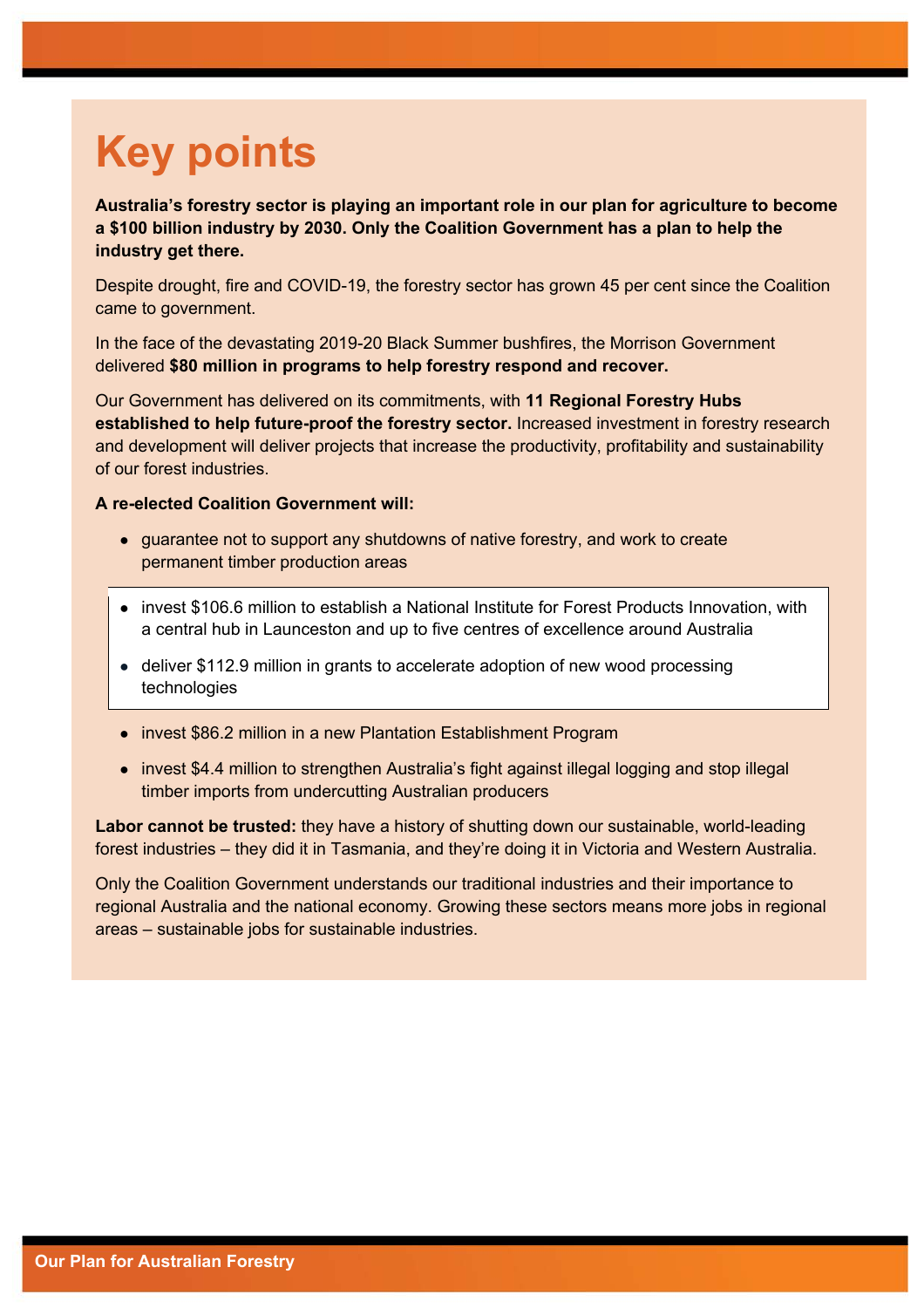### **Our Plan**

#### 1. Continued support and investment

The last few years have seen unprecedented demand for timber products, especially for housing and construction. Demand is set to quadruple by 2050, providing significant opportunities for Australian foresters.

Realising this opportunity requires planning.

The Morrison Government's National Forest Industries Plan has already committed \$465 million to support the forestry sector. If fully leveraged (by state and territory governments and industry), an additional \$1 billion will be invested.

A re-elected Coalition Government will:

• continue to make strategic investments to ensure foresters have the support they need, and the confidence to invest, grow and continue to employ thousands of Australians.

### 2. Research and development to unlock growth and jobs

A re-elected Coalition Government will back Australia's forestry sector by turbocharging investment in research and development. This will boost our capability to meet timber supply needs and create new and exciting avenues to grow and increase jobs in our forestry industries.

Timber is a critical resource for Australia's economy, particularly in the building and construction sectors. Current shortages in timber products are damaging the profitability and supply chain efficiency of downstream industries. Part of the long-term solution is making better use of existing timber resources. We believe a big part of the answer is boosting investment in research and development.

The Morrison Government has already invested heavily in the model for a National Institute for Forest Products Innovation (NIFPI). Three pilot regional NIFPI centres are operating, and have attracted significant industry funding. The Morrison Government's initial \$6 million and an additional \$6 million contribution from state governments have so far unlocked over \$15.5 million in private sector investment.

A re-elected Coalition Government will invest \$100 million over five years to deliver an Australia-wide NIFPI, re-establishing Australia as a leader in research and development and boosting our sovereign capability in timber production. This investment will require matching funding from state governments, industry and research organisations.

There will be a central host hub at the University of Tasmania in Launceston, in recognition of the strength of the Tasmanian forestry industry. The Central Hub will ensure national coordination and delivery of research and development.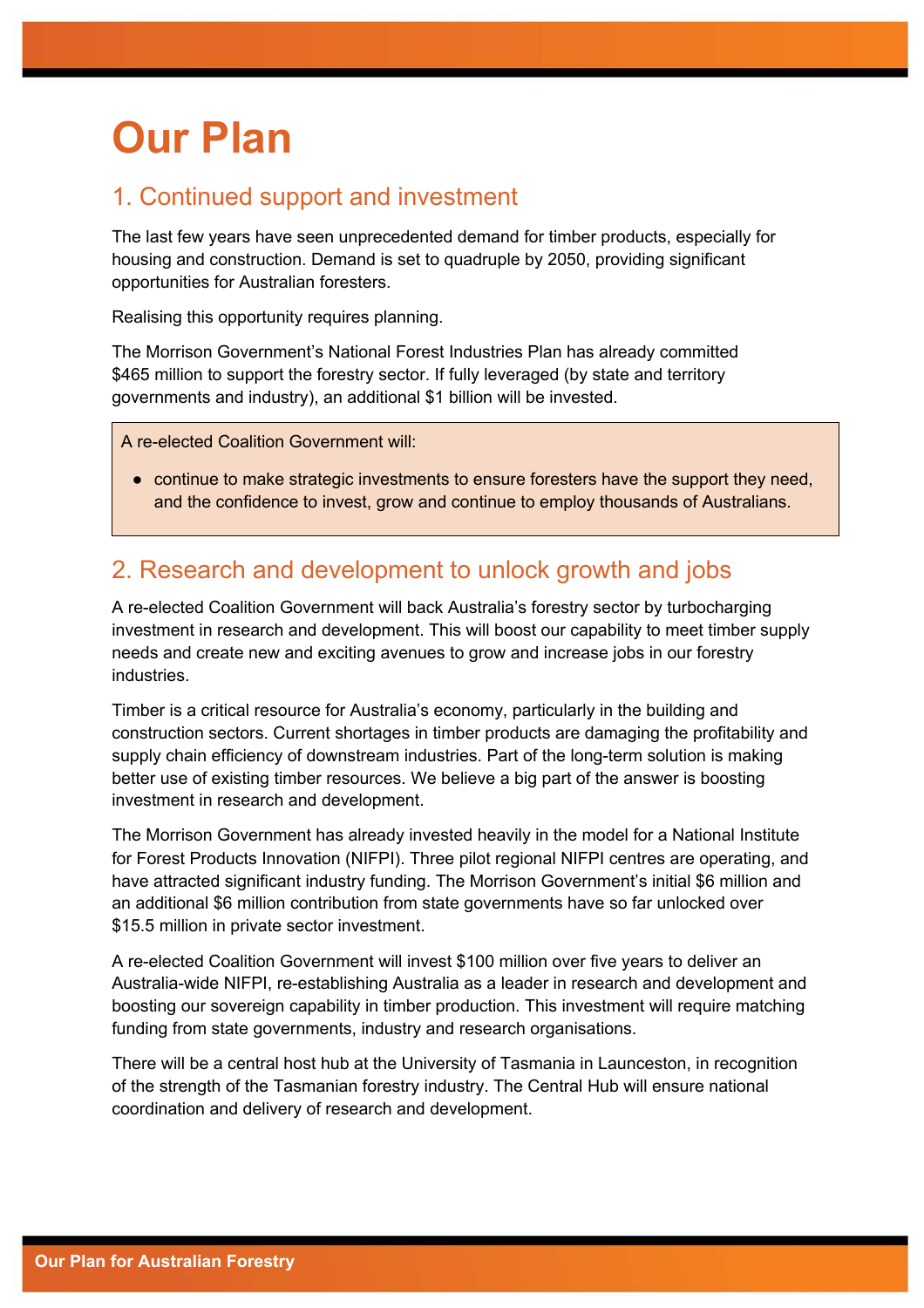We will also establish up to five regionally-located Centres of Excellence across Australia that have specific research capability and expertise in their area. One of these Centres of Excellence will be located in Launceston, and the remaining Centres will be chosen through a competitive process.

The Centres of Excellence will invest in research projects focused on helping the industry do more with less, boosting profitability and productivity, and help develop new and innovative forest and wood products. This will ensure that the industry continues to grow, and remains a key source of economic activity and jobs in regional communities.

Having up to five Centres of Excellence located around the country will ensure that research and development is focused on solving real challenges and delivering new products and solutions that are practical and meet the needs of the Australian community, the forestry industry, and key supply chain partners such as builders. They will also secure jobs and capacity in rural areas, not just in the forestry industry, but across research and technical roles that will be directly and indirectly supported by the research undertaken.

The NIFPI and Centres of Excellence will turbocharge research and development, while our 11 existing regional forestry hubs will expand this research into key regional forestry areas. An extra \$6.6 million will extend funding for the hubs for two years, providing industry certainty and help with the adoption and uptake of new technologies.

A re-elected Coalition Government will:

● **invest \$106.6 million to establish an Australia-wide National Institute for Forest Products Innovation**, with a central hub in Launceston and up to five Centres of Excellence across the nation.

#### 3. Product innovation to grow the industry

While growing our plantation estate is a significant part of our plan, we must also improve our sovereign timber manufacturing capability. If we don't, we risk losing export opportunities and, even more importantly, failing to deliver the timber resources that our domestic economy needs, especially in the construction and building industry.

The \$40 million National Forestry Recovery Development Fund provided grants to 13 wood processing facilities impacted by the 2019-20 bushfires, catalysing an investment of over \$95 million in the processing sector that will support over 2,000 jobs in the forestry industry, predominantly in the regions. As a result, new technologies are being adopted. For example, a new manufacturing line for pine columns and beams, and a linear finger jointer to produce a new range of jointed flooring, decking and structural products.

The Coalition Government will invest \$112.9 million in a Wood Processing Innovation Program to help our forest industries increase productivity, process more of our domestically grown timber onshore, and drive investment to create jobs.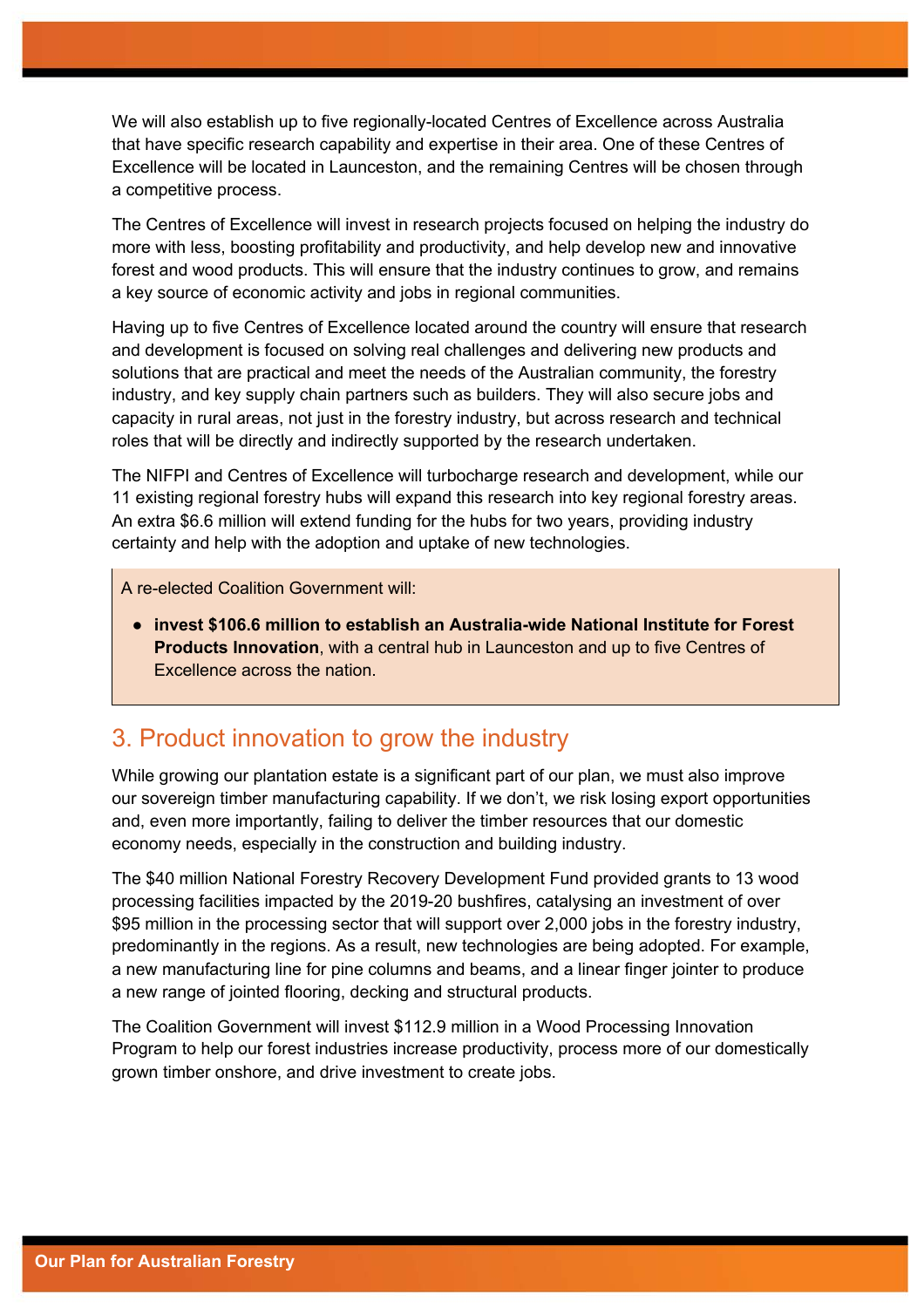The Coalition Government will provide grants up to \$5 million (up to 40 per cent of the total project costs) to privately-owned wood processing facilities to develop new timber processing lines, enabling smaller logs (younger age trees) to be processed and/or making more valuable products from a log than existing facilities allow. This investment will enable industry to make greater economical use of harvest volumes from Australia's sustainablymanaged forests.

A re-elected Coalition Government will:

● **invest \$112.9 million to accelerate adoption of wood processing innovation.**

#### 4. Securing future supply

Planned expansion to the plantation estate was significantly slowed by the 2019-20 Black Summer bushfires, which directly impacted about 80,000 hectares of plantation forests. The forestry sector has been further challenged by the pandemic, trade tensions and the recent floods.

Establishing new plantations now will help to secure Australia's future wood supply needs, especially in regions where wood supply is currently tight or insufficient to meet growing demand.

The new \$86.2 million Plantation Establishment Program will be delivered in partnership with states and territories, and industry. Grants will be available in participating jurisdictions to establish commercial plantation species that have a known commercial pathway to processing facilities within the Regional Forestry Hub regions. These are Australia's key forestry regions, with the greatest potential for plantation expansion and processing capacity.

We are building on the achievements to date from the National Forest Industries Plan. While these efforts have laid a strong foundation, the softwood plantation estate remains static. This new investment, combined with other measures such as opening up regions for carbon credits, will help us meet the goal of establishing one billion new plantation trees by 2030.

To meet plantation establishment costs, the Coalition Government will partner with participating jurisdictions to deliver a grants program that provides matched funding with industry.

A re-elected Coalition Government will:

● **invest \$86.2 million to deliver a new Plantation Establishment Program.**

#### 5. Tackling illegal logging

Based on previous studies, it is estimated that more than 10 per cent of timber products entering the Australian market from overseas were illegally logged. These products undercut the profitability of legal, sustainably harvested timber products, and suppress prices by 7 to 16 per cent.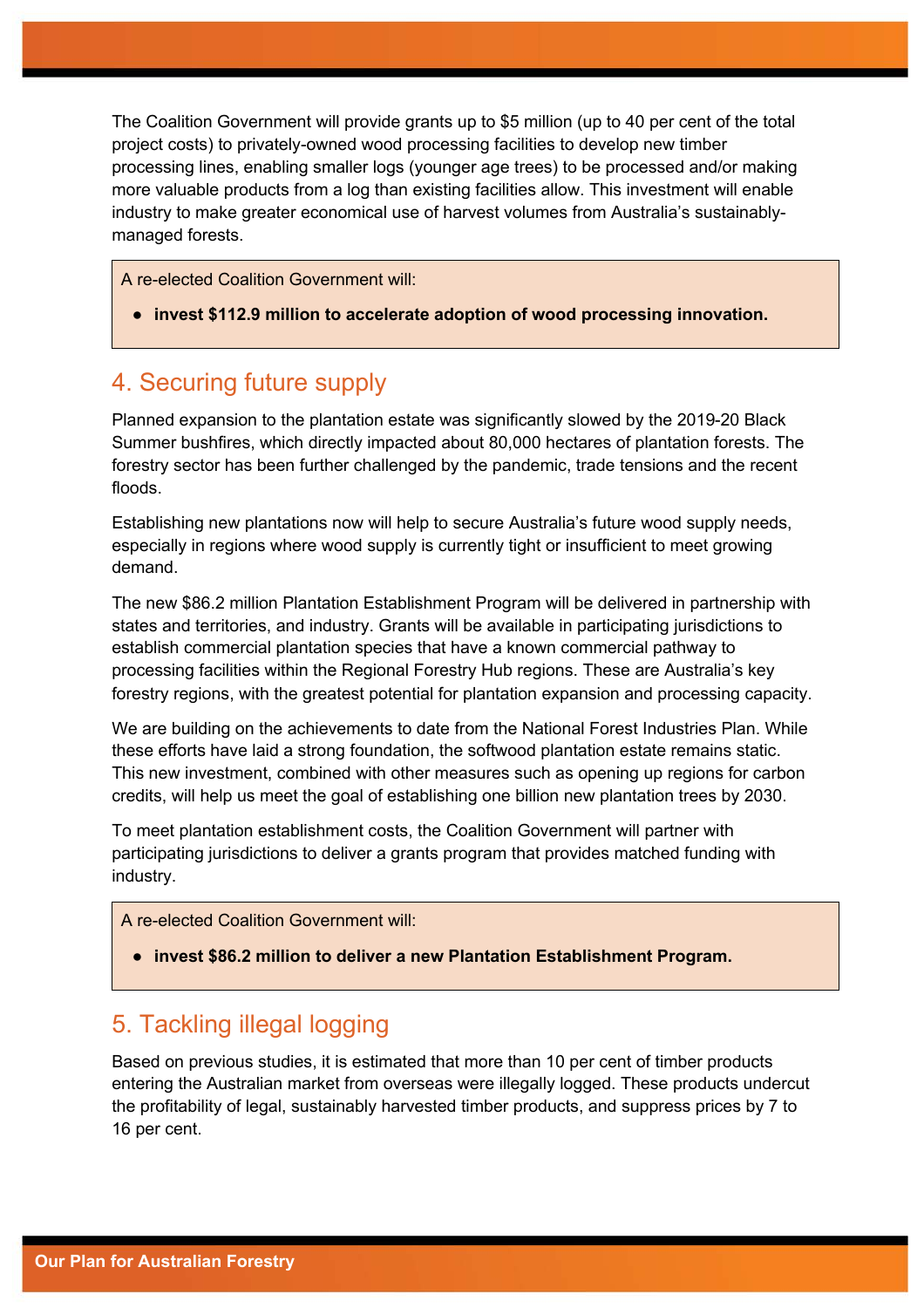Illegal logging also causes broader social, environmental and economic harm, and is often linked to organised crime, corruption, species extinction and environmental destruction.

The Morrison Government is investing \$4.4 million to strengthen Australia's fight against illegal logging and stop illegal timber imports from undercutting Australian producers. We will better target and prevent illegal timber from entering the Australian market, by investing in new technologies to track and trace illegal product, and build the capacity of our private laboratories to undertake timber ID analysis.

We will also toughen our illegal logging laws to give the Australian Government stronger powers to identify breaches and take action.

A re-elected Coalition Government will:

● **invest \$4.4 million to strengthen Australia's fight against illegal logging** and stop illegal imports from undercutting Australian timber producers.

#### 6. Permanent timber to future proof the industry

A re-elected Coalition Government will work with state and territory governments to establish permanent timber production areas that will be preserved to meet Australia's timber needs now and into the future. This will help to protect native timber production from reckless and politically motivated shut downs that are not based on science or evidence.

We have one of the best, most sustainable and highly-regulated forest industries, employing over 73,000 Australians – many from regional communities. However, the industry has been under decades-long pressure from anti-forestry groups with political campaigns based on emotion, not science. The result has been reckless lock-ups and an industry forced into decline.

In recent years, Labor state governments in Western Australia and Victoria have capitulated to green groups. WA is set to shut down the native forestry industry by 2024. Victoria will do the same by 2030. These decisions are based on politics, not science, and are bad for the environment and economy.

The shutdowns will affect thousands of workers, and deepen our timber supply issues. Instead of supplying the domestic market with sustainably-produced, high-quality native timbers from Australian forests, we will have to rely on imports from countries with poor environmental and other standards. This is bad news for Australian businesses, jobs, consumers and our environment.

If re-elected, the Coalition Government will work with state and territory governments through the Regional Forest Agreements to establish the permanent production areas that will secure future supplies of sustainable, high-quality Australian native timber.

A re-elected Coalition Government will:

- **not support any further shutdowns of the native forestry sector.**
- work with states and territories to **create permanent timber production areas.**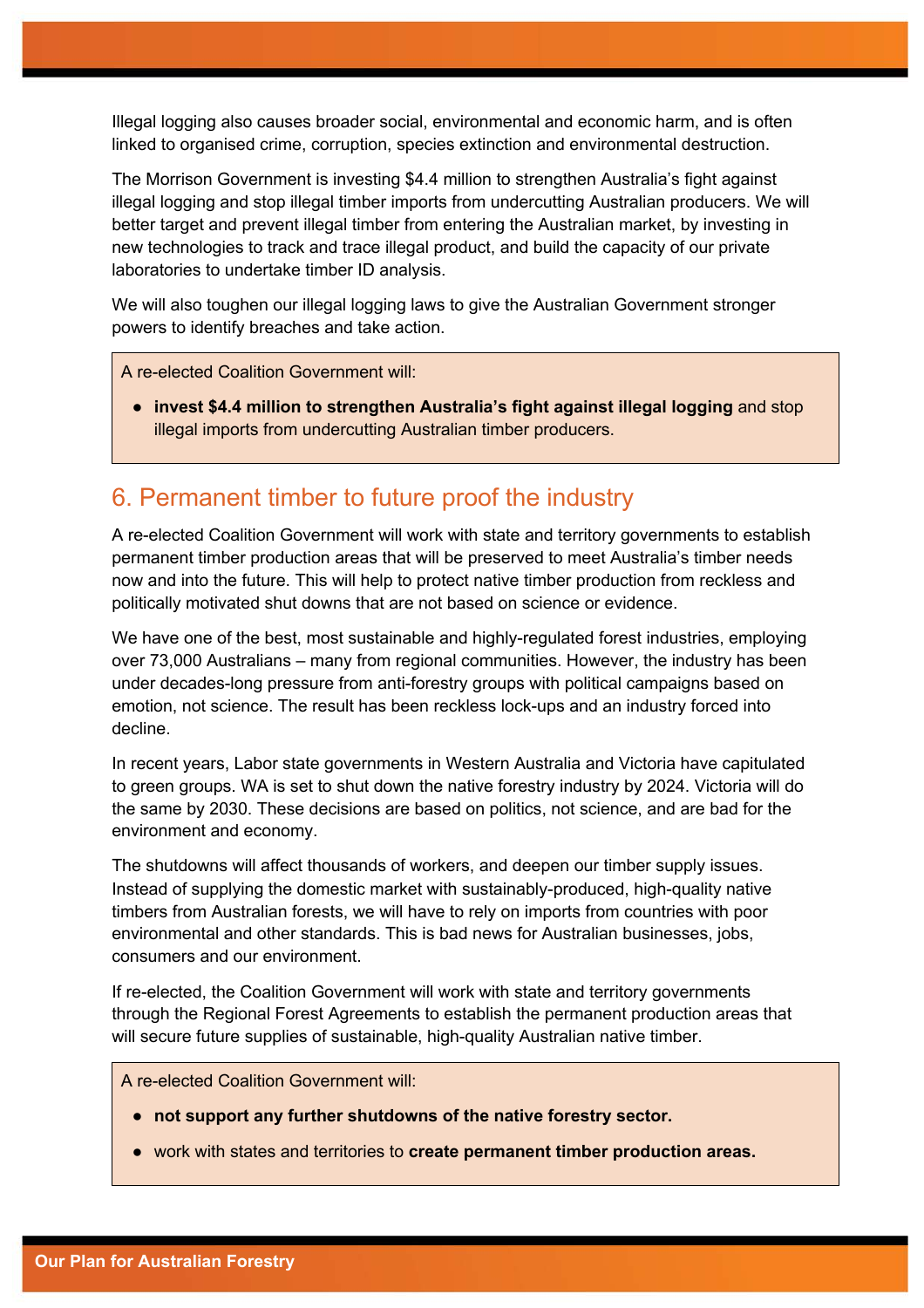### **Our Record**

Australia is leading the world in the sustainable management of our forests, supporting growth and creating jobs in regional communities. Under the Coalition Government, the forestry sector has grown by 45 per cent.

Our record is clear – we will not support any shutdowns of native forestry.

Timber is the ultimate renewable product and provides many benefits to our economy, as well as carbon abatement and absorption – an important factor in offsetting emissions. Australia's forests store around 80 billion tonnes of carbon dioxide. Every hectare of plantation forest is capable of storing 350-460 tonnes of carbon dioxide at maturity.

The Morrison Government has worked in lockstep with industry to support and grow Australia's forest industry. We provided crucial support following the 2019-20 Black Summer bushfires, and activated a range of measures under the National Forest Industries Plan. The Government has already committed over \$465 million to that plan and will continue this investment to future-proof the industry. If fully leveraged with state and territory and industry support, we expect this to lead to a more than \$1 billion investment in the forestry sector.

The 2019-20 Black Summer bushfires devastated key parts of Australia's forests. The Morrison Government delivered \$80 million of support including:

- Help to transport 944,000 tonnes of salvaged timber to processing mills with spare processing capacity.
- A \$40 million grant program for bushfire-affected processing mills to invest in upgrades and to develop new processing facilities. Across 13 projects, this has catalysed over \$95 million of investment into the processing sector. 178 jobs are expected to be created in construction phases, with another 155 new jobs following construction. The program supports the retention of over 1,770 jobs in bushfire-affected regions.
- Funding to store 700,000 tonnes of timber, providing certainty for mills and time to plan their long-term recovery.

Our Government established 11 Regional Forestry Hubs to help future proof the forestry sector. With an investment of almost \$20 million, the hubs are facilitating collaboration between federal, state and local governments and industry in regional planning for our forest industries. The aim is to grow more trees.

Our Government delivered on its commitment to open up key forestry regions by allowing access to carbon credits. By amending the water rule, foresters now have access to additional revenue streams and improved rate of return for their investment in plantation forests. In Victoria and Tasmania alone, the Australian Forest Products Association estimates this could lead to the planting of an additional 100 million trees. The Morrison Government also introduced an updated plantation forestry method to broaden the avenues for foresters to attain carbon credits, including avoiding conversion back to a non-forested use.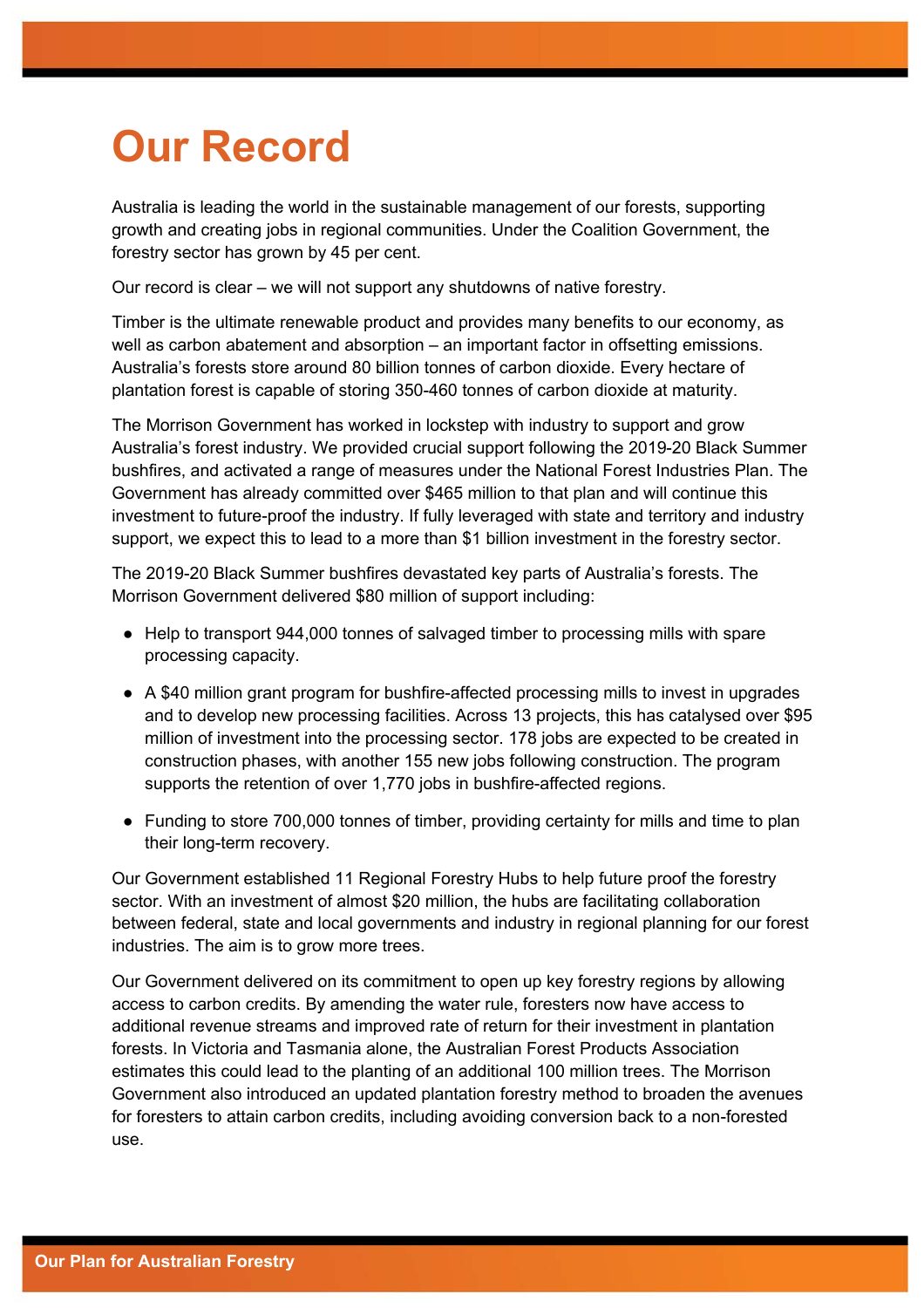The Morrison Government also increased investment in forestry research and development – including a \$2.3 million yearly contribution to the Forest and Wood Production Association, which will be matched by forest growers. \$6 million was also invested in National Institute for Forest Products Innovation Centres at Gippsland, Launceston and the Green Triangle. This enhanced research and development is aimed at delivering projects to increase the productivity, profitability and sustainability of our forest industries.

Our Government has backed all elements of the forestry industry and will continue to do so with our Plan for the Future.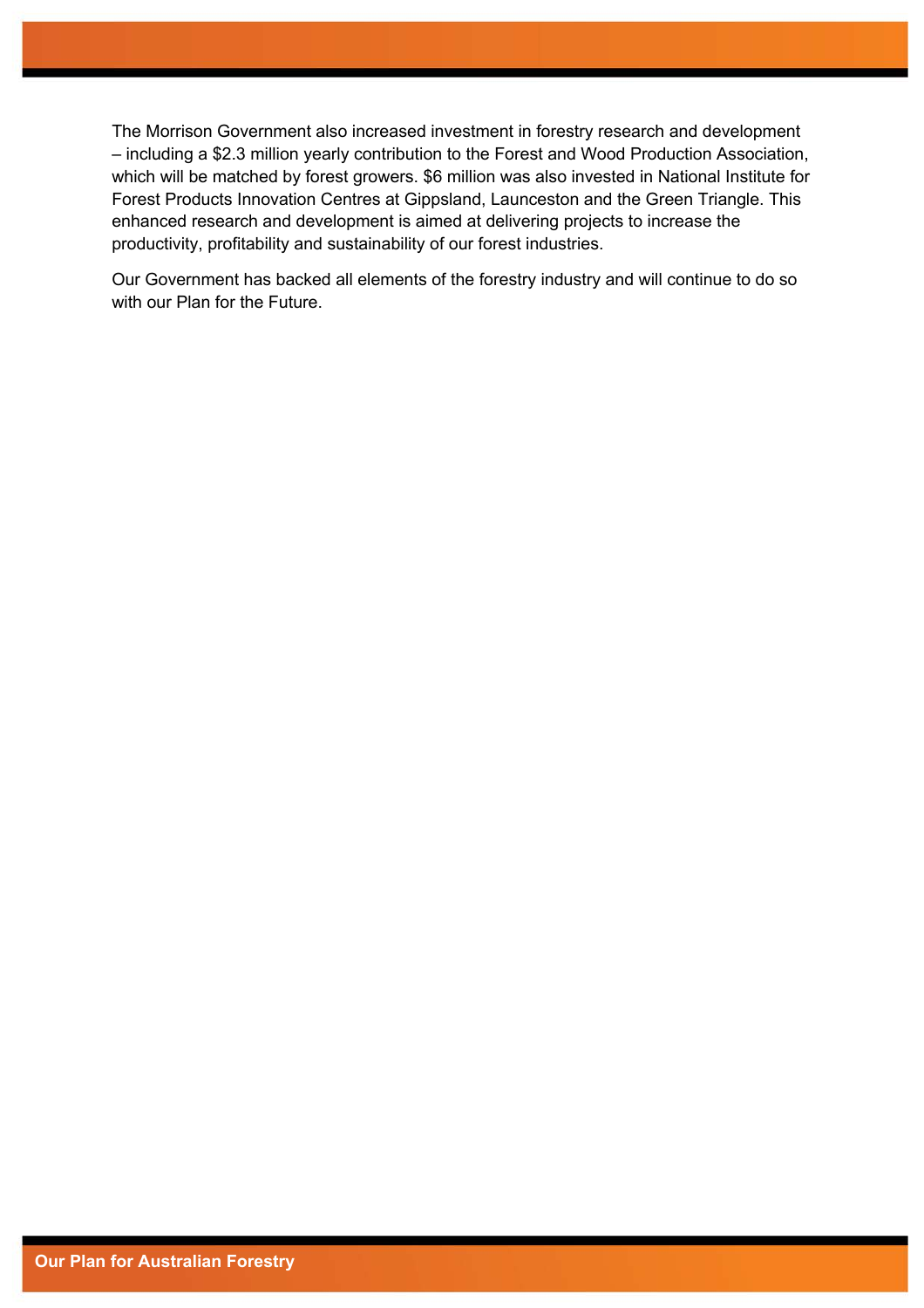### **The Risk of Labor**

Labor and the Greens can't be trusted on forestry.

Labor has a history of shutting down our sustainable, world-leading forest industries – they did it in Tasmania, and they are doing it in Victoria and Western Australia.

Although they might say they want to grow the industry, the Labor Party has no plan. Their track record shows they do not support Australia's traditional industries because they are constantly pandering to the Greens.

The Morrison Government backs in the forestry industry. Our plan is supported by strong investment, and we are delivering on it.

| <b>COALITION</b>                                                                                                                                                                                                                                         | <b>LABOR</b>                                                                                                                                                                                                                                                                                         |
|----------------------------------------------------------------------------------------------------------------------------------------------------------------------------------------------------------------------------------------------------------|------------------------------------------------------------------------------------------------------------------------------------------------------------------------------------------------------------------------------------------------------------------------------------------------------|
| We strongly support native forestry and<br>have extended the Regional Forestry<br>Agreements to enable our native forest<br>industries to continue to operate. We have<br>historically opposed the unnecessary lock-<br>up of productive native forests. | Labor has refused to call out the Victorian<br>and Western Australian Government's<br>decisions to shutdown native forestry, and<br>has previously supported the lock-up of vast<br>swathes of native forests in Tasmania.<br>Albanese would be too weak to stand up to<br>the Greens or the unions. |
| The Coalition has committed over<br>\$465 million to grow Australia's forest<br>industries through the National Forest<br>Industries Plan. Under our Government, the<br>forestry sector has grown by 45% since<br>2013.                                  | Labor has no plan to grow our forest<br>industries.<br>Labor's carbon policies could push up input<br>costs of timber manufacturers and wood<br>processors.                                                                                                                                          |
| The Coalition has a plan to deliver more<br>jobs, tax relief for workers and small<br>businesses, and investment in roads, rail,<br>water infrastructure and renewable energy<br>technology.                                                             | Labor can't say how they'll pay for their<br>promises. And they can't manage money.<br>That means higher deficits and higher<br>taxes.<br>In uncertain times, Australia can't risk<br>Labor.                                                                                                         |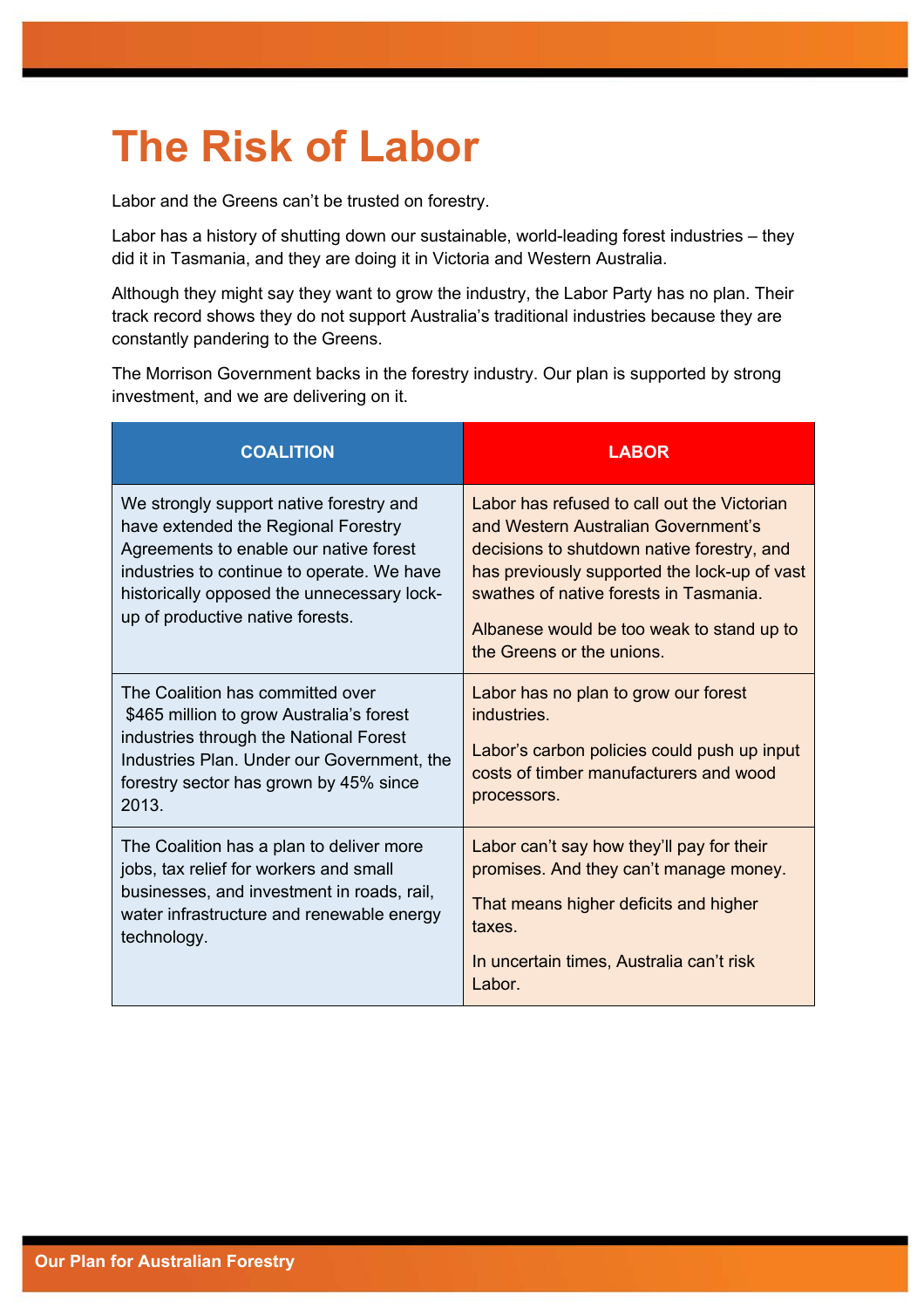### **Cost**

The Coalition Government is investing an additional \$106.6 million to boost forestry research, development, innovation and commercialisation.

Funding for other policies in the Coalition's Plan for Australian Forestry is already provided for within budget estimates.